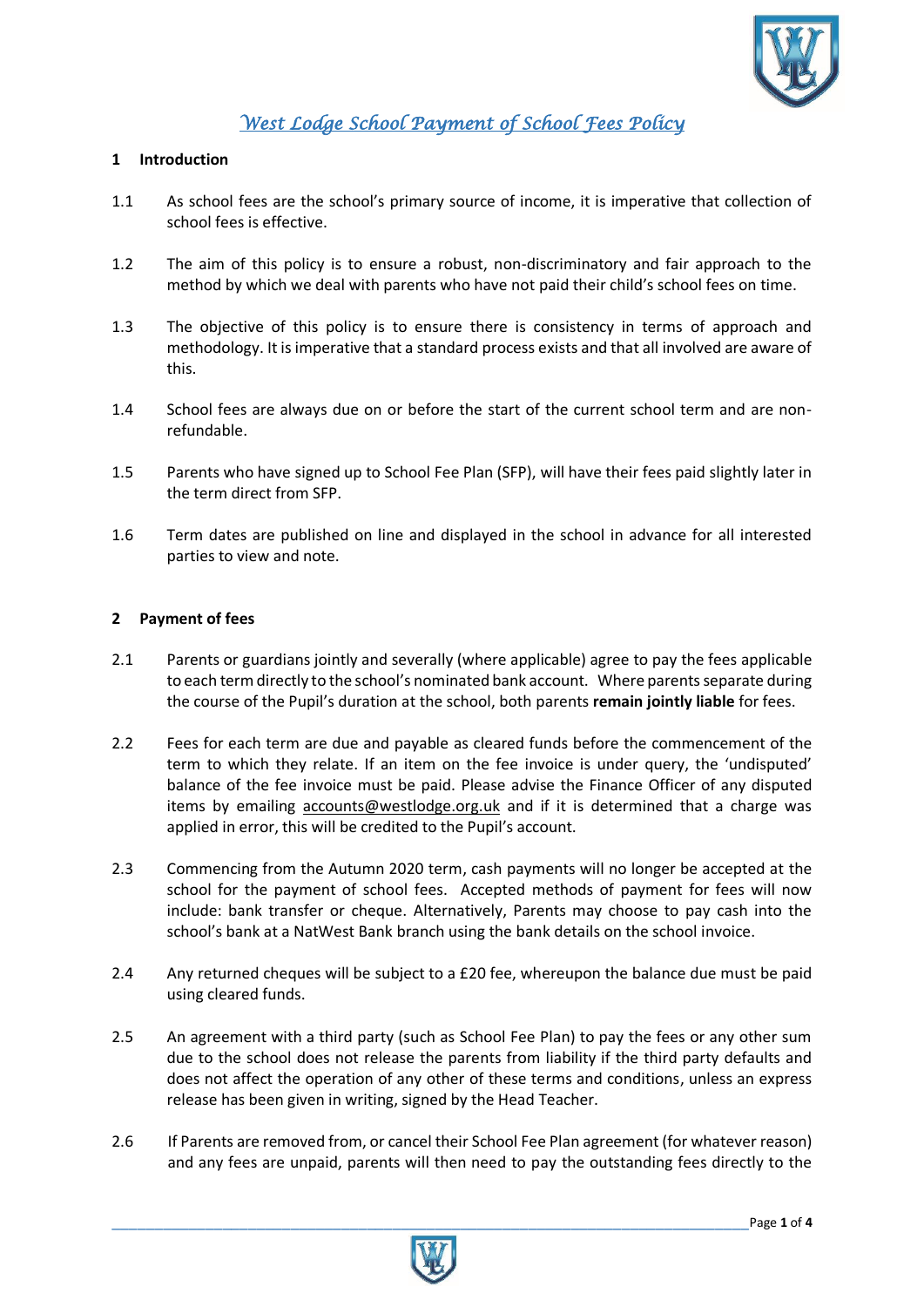school. If an agreement with a third party is terminated, please advise the school Bursar of this by emailin[g bursar@westlodge.org.uk](mailto:bursar@westlodge.org.uk)

- 2.7 Once your child turns 5 and is of compulsory school age, Childcare Vouchers cannot be used to fund tuition fees. Government guidance stipulates that these sources of payments cannot be used for your child's compulsory education or "private lessons during school time" such as music lessons. Childcare Vouchers can only be used for care that is outside of core school hours and takes place on school premises. For example – breakfast club, crèche and after school clubs but not lunches, Parents' Association, instrument charges or trips
- 2.8 Once your child turns 5 and is of compulsory school age, the Government Tax Free Childcare account cannot be used to fund tuition fees. As per the point above, Government guidance stipulates that these sources of payments cannot be used for your child's compulsory education or "private lessons during school time" such as music lessons. The childcare account can only be used to pay for care that is outside of core school hours and takes place on school premises. For example – breakfast club, crèche and after school clubs but not lunches, Parents' Association, instrument charges or trips.
- 2.9 It is the Parents' responsibility to ensure payments to West Lodge School are in accordance with the points above and adhere to Government Guidance. Parents who do not use Childcare Vouchers or funds from the Government Tax Free Childcare account as advised may be reported to the relevant body and will be financially liable for repayment of any tax or government funding.

# **3 Late or non-payment of fees**

- 3.1 A £100 admin fee will be charged if fees are not paid on time. Parents will be notified by email and/or letter to bring their account up to date within the next 7 days.
- 3.2 A report of all outstanding fees and payments made and/or missing will be passed to the Governors and possible pupil exclusion may follow.
- 3.3 If a debt rises to an unacceptable level, the school reserves the right, in extreme cases, to exclude the Pupil on 3 days written notice, if fees remain overdue for payment.
- 3.4 If a pupil is excluded for a period of 28 days, he / she will be deemed withdrawn without notice and a term's fees in lieu of notice will be payable immediately by the Parents.
- 3.5 The Parents shall also be liable to pay all costs, fees, disbursements and charges including legal fees and costs reasonably incurred by the school in the recovery of any unpaid fees regardless of the value of the school's claim.
- 3.6 We understand that some families may face genuine hardship in paying fees. We ask that, in these circumstances, Parents or Guardians speak to the Bursar in confidence immediately.

# **4 Refunds of school fees**

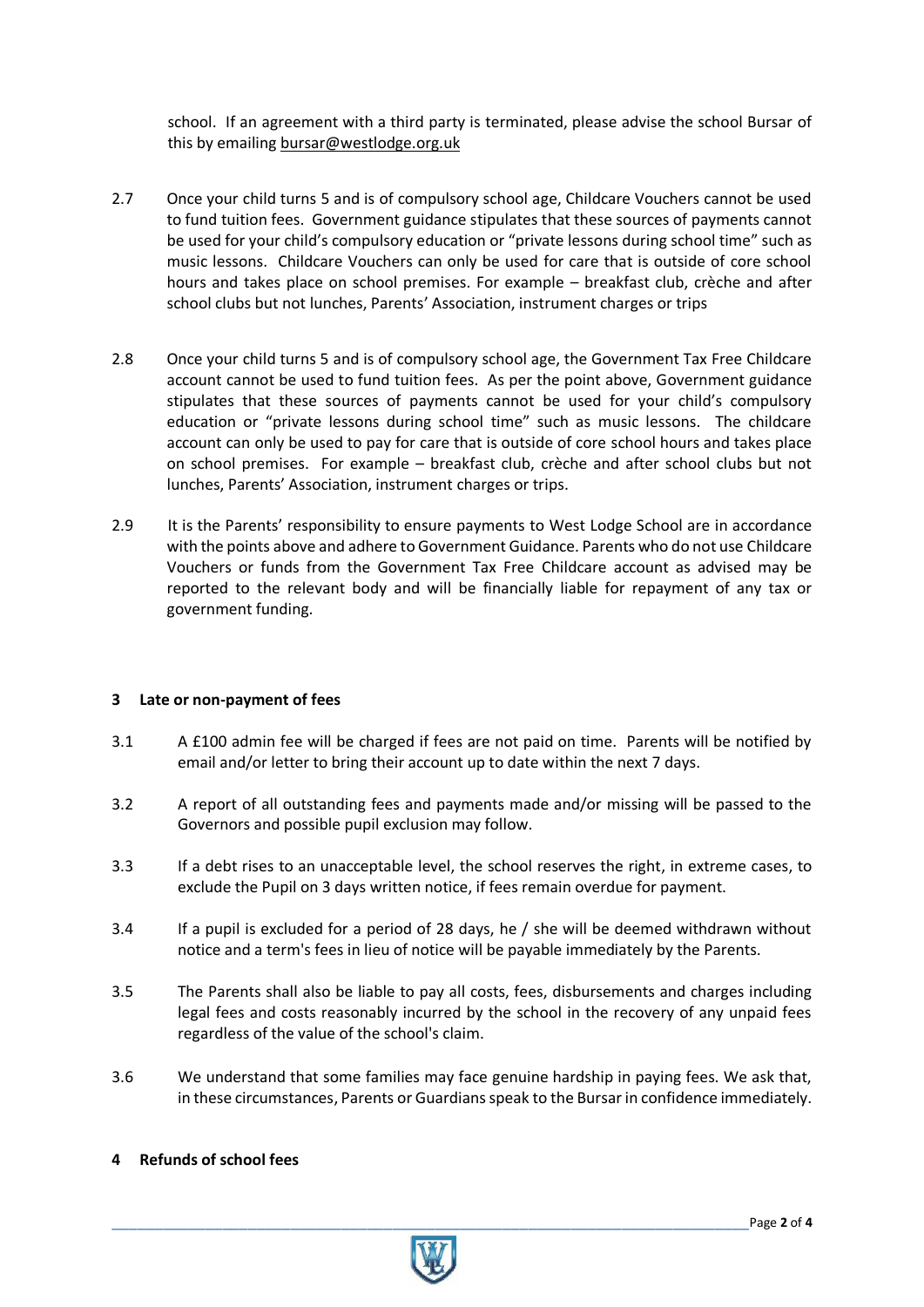- 4.1. Refunds will only be made where there is a legal liability under a court order or under the provisions of this agreement to make a refund
- 4.2. The pupil deposit will be refunded without interest less any sums owing to the school. Final invoices will be raised during the Summer holidays and refunds will be processed at the start of the Autumn term. This is to ensure that all balances (e.g. for clubs, crèche, trips etc. during the final Summer term) have been charged and to ensure that no additional childcare vouchers are received after the final balances have been calculated.
- 4.3. School fees will not be refunded or waived if:
	- The Pupil is absent through illness; or
	- A term is shortened or a vacation extended; or
	- The Pupil is released home before the normal end of the school day; or
	- The school is temporarily closed due, for example, to adverse weather conditions; or conditions outside of the control of the School.
	- For any other reason.

#### **5 Fee increases**

- 5.1 Fees are reviewed annually and are subject to increase from time to time.
- 5.2 Parents will receive at least half a term's notice of an increase in fees and are required to give the school written notice of withdrawal of the Pupil one term in advance, otherwise they will be liable to pay fees in lieu of notice. However, West Lodge School will endeavour to give a whole term's notice of an increase in fees, as this then allows Parents adequate time to give the school notice should they wish to withdraw their child for financial reasons.

#### **6 Information about fees**

- 6.1 The Parents consent to the School making enquiries of the Pupil's previous schools for confirmation that all sums due and owing to such schools have been paid.
- 6.2 The Parents also consent to the School informing any other school or educational establishment to which the Pupil is to be transferred if any Fees of this School are unpaid.

# **7 Anti-money laundering**

7.1 Money laundering is the process by which the proceeds of criminal or illegally obtained money are processed or spent to create the appearance that they have come from a legal source. The term "money laundering" covers several offences relating to the improper handling of funds that are the proceeds of criminal acts, or terrorist acts. It relates to both the activities of organised crime but also to those who benefit financially from dishonest activities such as tax evasion or receiving stolen goods. West Lodge School is fully committed to compliance with the applicable provisions of The Money Laundering and Terrorist Financing (Amendment) Regulations 2019 (MLR 2019) and all amending legislation.